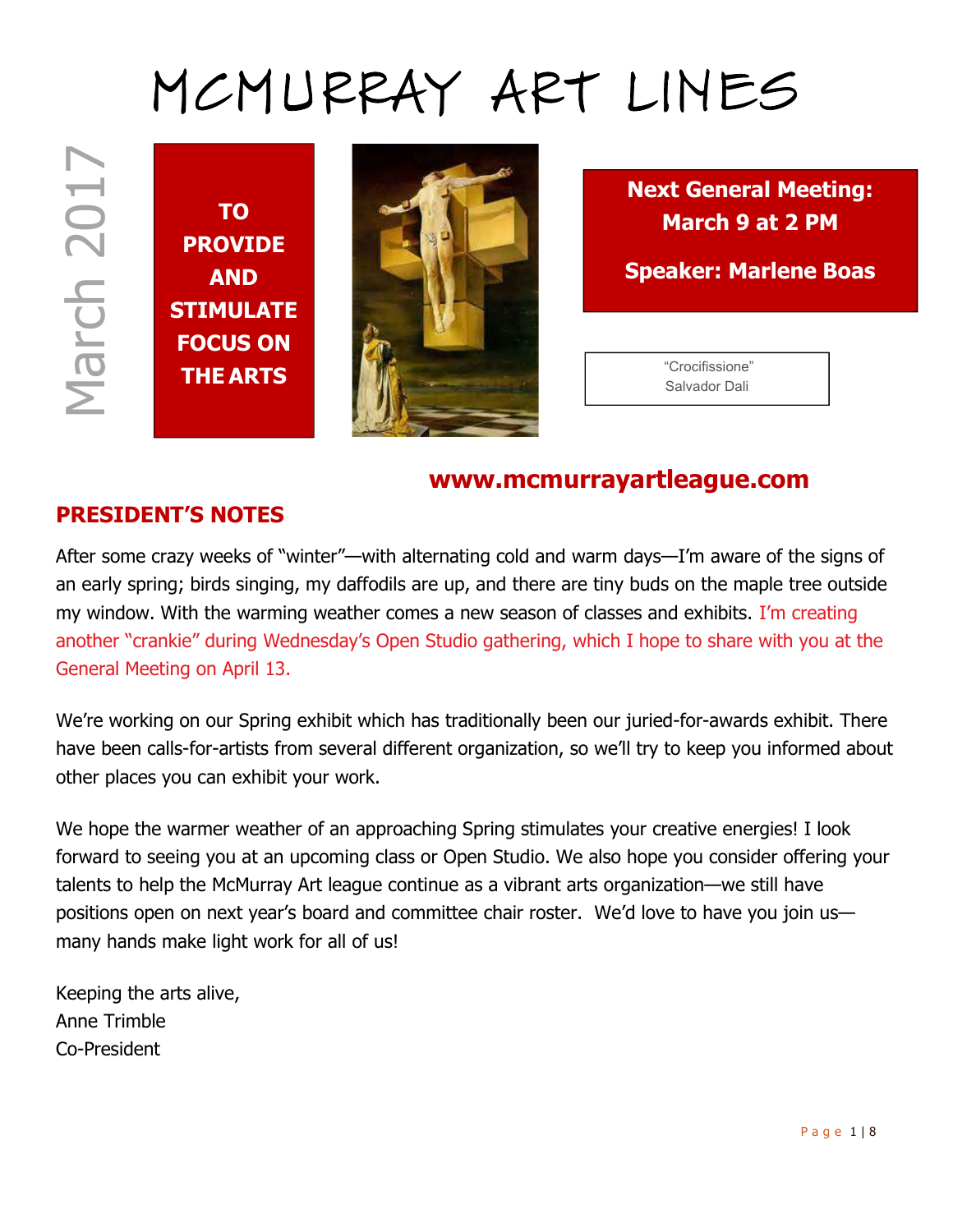## MARCH SPEAKER



General Meeting – McMurray Art League-March 9, 2017

Our speaker for this meeting is our own Marlene Boas. In addition to being a

member of McMurray Art League, Marlene is an accomplished artist in the method known as "Encaustic Painting".

Encaustic painting, also known as hot wax painting, involves using heated beeswax to which colored pigments are added. The liquid or pastes are then applied to a surface – usually prepared wood, though canvas and other materials are often used.

She will speak in part about creativity and some fun exercises that will unleash our muse.

She is a member of the Pittsburgh Society of Artists, and is currently President of that organization. As such she is serving on the board of the 50th annual exhibition of that society.

Marlene Boas holds a PHD and is a Board Certified life coach.

Obviously, a very interesting woman and someone we are pleased to have address our group.

We proudly present Ms. Marlene Boas.

# FROM OUR CLASS COORDINATOR

**Important Reminder:** Registration for classes can be done on-line or by contacting our Class Registrar, Jean Kunz via e-mail at classregistrar@mcmurrayartleague.com or by phone at 412-831- 9992. Early registration is encouraged.

Suggestions for classes and questions regarding class content may be directed to Class Coordinator, Fred Kunz by phone 412-831-9992 (home) or 412-337-3366 (cell) if you have any questions, or via email at classcoordinator@mcmurrayartleague.com.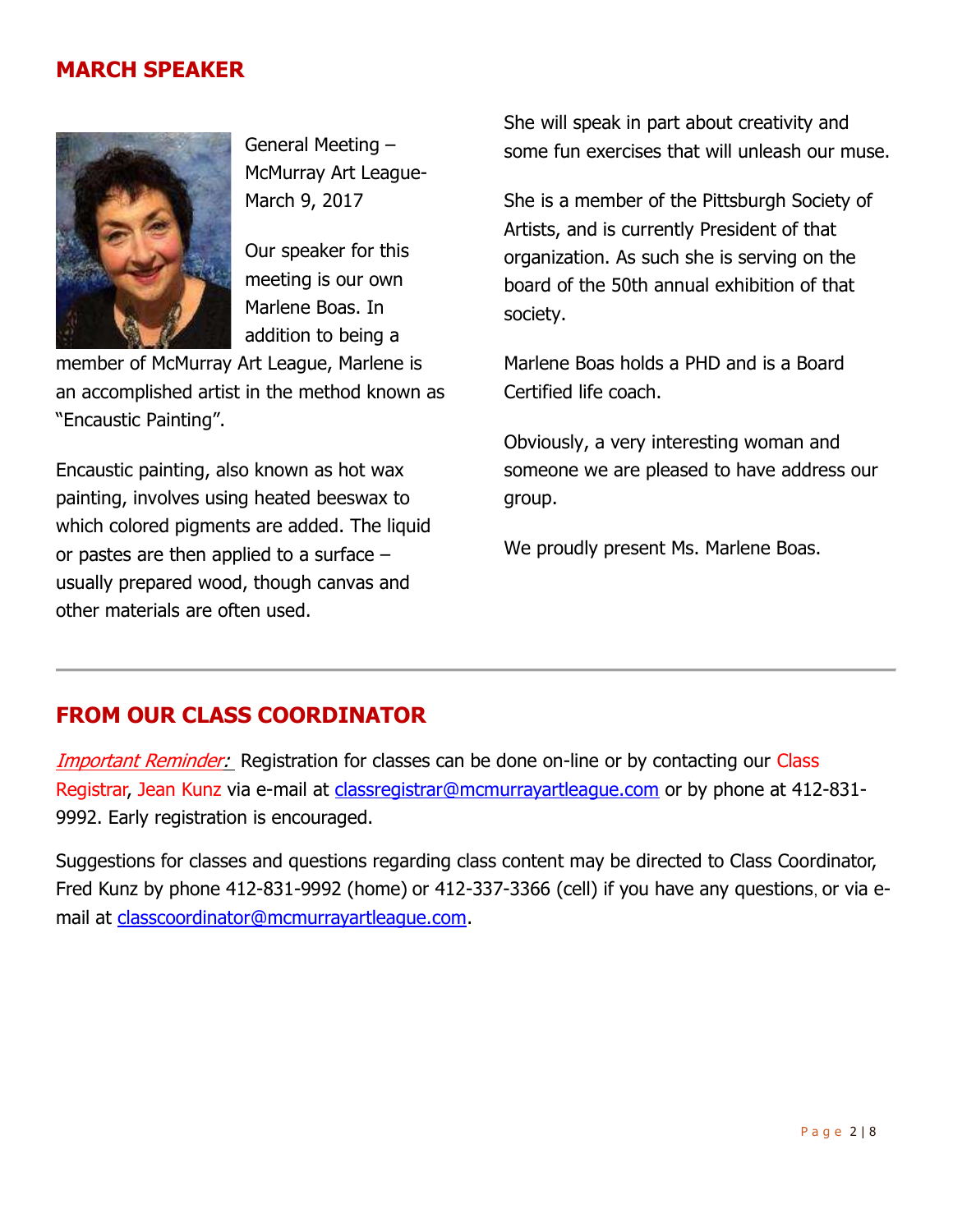#### UPCOMING CLASSES

| <b>DATE</b>              | <b>INSTRUCTOR</b> | <b>MEDIUM/DESCRIPTION</b>                                                                             | <b>TIME</b>    | <b>MEMBERS</b><br><b>RATE</b> | <b>NON-MEMBER</b><br><b>RATE</b> |  |
|--------------------------|-------------------|-------------------------------------------------------------------------------------------------------|----------------|-------------------------------|----------------------------------|--|
|                          |                   |                                                                                                       |                |                               |                                  |  |
| 2017                     |                   |                                                                                                       |                |                               |                                  |  |
| Apr. 5, 12               | Barry Jeter       | Watercolor (see MAL<br>website for outline and<br>supply list)                                        | $10:00 - 4:00$ | \$40/day                      | \$45/day                         |  |
| May 3, 10,<br>17, 24, 31 | Sue Levy          | Beginner-Intermediate<br>Watercolor (see MAL<br>website for artist info,<br>outline, and supply list) | $10:00 - 2:00$ | \$25/day                      | \$30/day                         |  |

# CONFIRMED MEETING DATES FOR 2017

| <b>Board Meetings -</b><br><b>Mondays</b> | <b>General Meetings -</b><br><b>Thursdays</b> | <b>Speakers</b>           |
|-------------------------------------------|-----------------------------------------------|---------------------------|
| March $20 - 2:00$ PM                      | March $9 - 2:00$ PM                           | Marlene Boas - Creativity |
| April 24, 2017 - 2:00 PM                  | April 13 - 7:00 PM                            | Ellen Gozion - Crankies   |
|                                           |                                               |                           |

# MARCH STUDIO SHOW - SHADES OF GREEN!

Please join us for the next MAL studio show titled, **Shades of Green**, which will be hung on Thursday, March 23 and taken down on Thursday, May 25.

The title of the show, **Shades of Green**, means that the color green should appear in your work - trees, plants, flowers, landscapes, clothing, or green should be included in the painting concept, e.g. greed, money, St. Patrick's Day, all things Irish.

Drop off your work at the studio from 5:00- 6:00 pm on March 23. Pick up of work in the current show **Multiples** is on the same day and same time.

If you're not able to drop off work then, please contact Co-Chairs Michalina Pendzich or Linda Saksa to arrange an alternate drop off time.

Work in this show should be framed, wired and ready to hang. Every artist can enter up to 3 pieces.

Please register for the show online or send, and send tag information (title, medium and price) to Linda Saksa, saxa3@msn.com or Michalina Pendzich, mpendzich54@yahoo.com by Thursday, March 16.

We hope that you'll take part in the show and share your work with other members.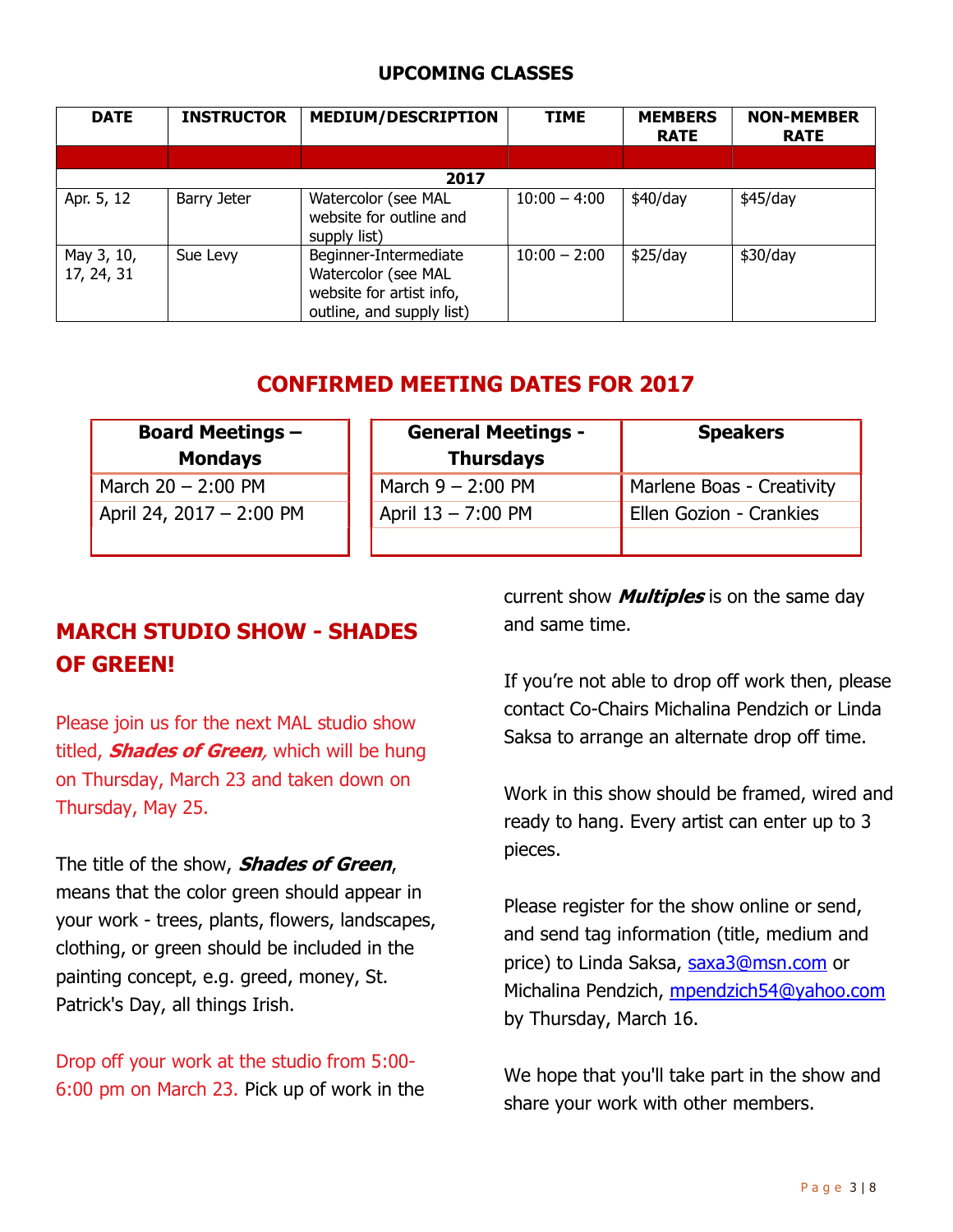## SHADES OF GREEN RECEPTION

MAL will host an open house reception on Friday, March 24th from 6-8 pm to welcome "Shades of Green" to our studio walls!

It is so exciting to see all the new art work displayed and so insightful to talk to the artists about their work and ideas for future projects.

Please spread the word to your family and friends. Everyone is welcome.

MAL will provide light refreshments.

Anyone who would be able to help with this event please contact Darla Tsupros at derpla115@gmail.com or by phone at 412-997- 0833.

#### SPRING SHOW

Update about the Spring juried art show.

We are presently searching for a place to hold our event. Yes we can always do it at the studio but we want more foot traffic if at all possible.

As of right now, we are planning a May event.

Thanks for your patience and more info to follow.

# WATERCOLOR COLLAGE CAFÉ

On Wednesday, March 15, 10:00 am -2:00 pm, join fellow MAL members in creating a watercolor collage.

Watercolor collage is a bit different from traditional collage. The process starts with white or natural Japanese paper which you stain (color) using your watercolors. The stained paper is then used to create a collage on a piece of illustration board or other stiff background. Once the paper is glued to the board using matte medium or glue and an inexpensive brush, it can be painted over, more paper applied etc. You get the idea.

The result is a richly textured, beautifully colored image.

Jan Pini and Michalina Pendzich will lead the Cafe and will provide a packet of Japanese paper for all attendees for \$5.00-\$10.00. If you have your own white or natural Japanese paper feel free to bring it to the class.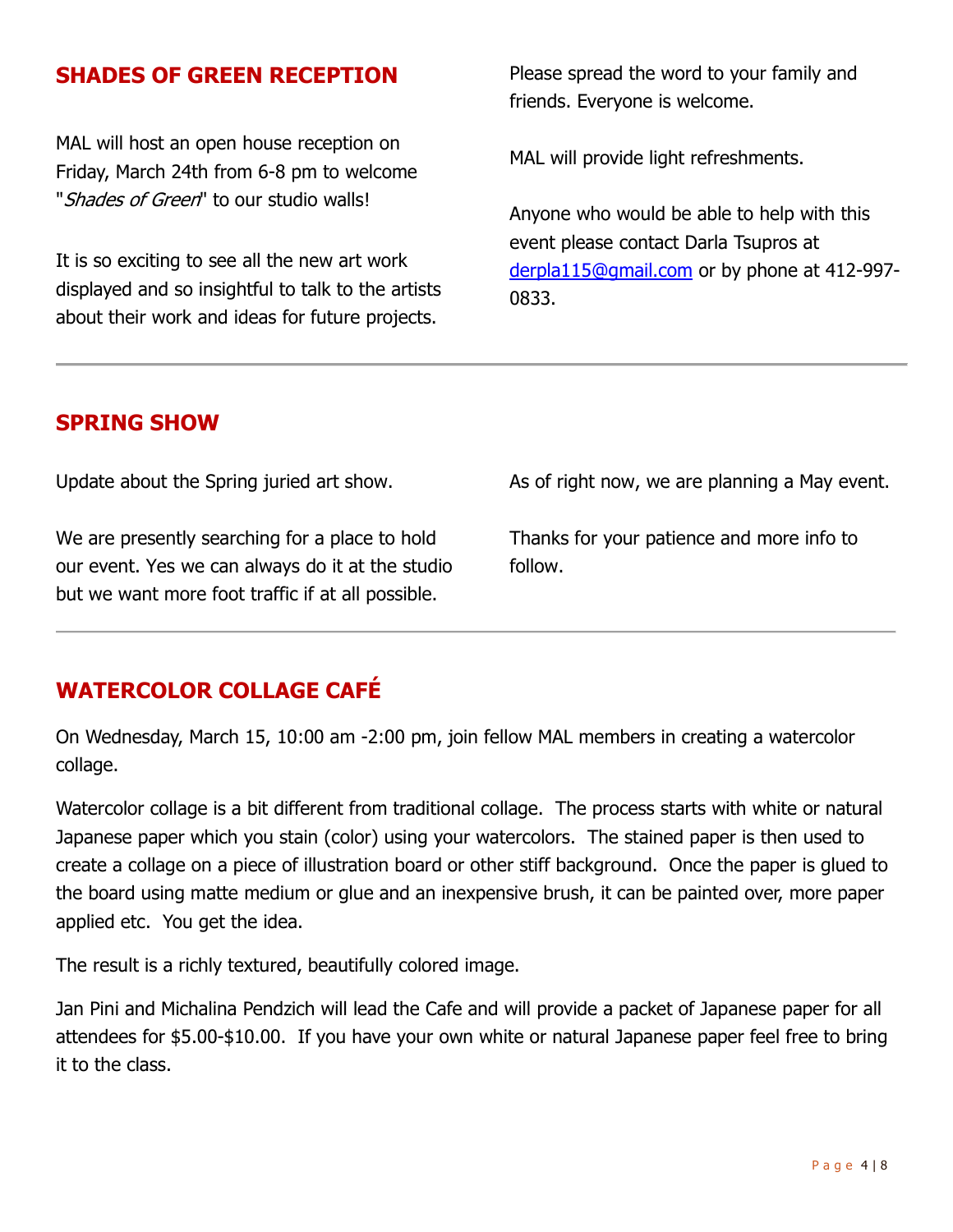You will also need an 11"x 15" piece of illustration board, watercolors, brushes, palette, matt medium or plain white glue and a reference photo or idea.

We hope you can join us. Register online at the MAL website. Cost for the cafe is \$3.00.

If you have any questions contact Jan, janpini@verizon.net, or Michalina, mpendzich54@yahoo.com. Hope to see you at the studio!

## PETERS TOWNSHIP LIBRARY EXHIBITS

On Wednesday, March 8 at 9:30 am plan to bring your paintings for MAL's next library show. The theme is "Bright Beginnings." Contact Sandy Conley conley1973@verizon.net by March 5 to register online or send for the show. Provide title, medium and price for your art. Each artist can exhibit up to 3 pieces. McMurray Art League has been exhibiting at the library for many years. The current exhibit space is bright and your work will be showcased beautifully.

| <b>SHOW DATES</b>       | <b>THEME</b>             |  |  |
|-------------------------|--------------------------|--|--|
|                         |                          |  |  |
| Jan. 11 - Mar. 8, 2017  | Photography Club Show    |  |  |
| Mar. 9 – Apr. 26, 2017  | <b>Bright Beginnings</b> |  |  |
| Apr. 26 - Jul. 26, 2017 | Window On The World      |  |  |
| Jul. 26 - Oct. 25, 2017 | Unexpected Drama         |  |  |
| Oct. 25 - Jan. 10, 2018 | <b>Favorite Pastime</b>  |  |  |

## OPEN STUDIO

It's time again to begin Open Studio. The MAL Studio space will be available to us on the following dates through February and March. Please mark your calendars accordingly.

#### Wednesdays - March 01, 08, 22, and 29

from 10:00 am - 2:00 pm. Please note the omission of March 15 due to a scheduled CAFÉ.

Open Studio gives members an opportunity to work on their own individual art projects in the company of other MAL members. We exchange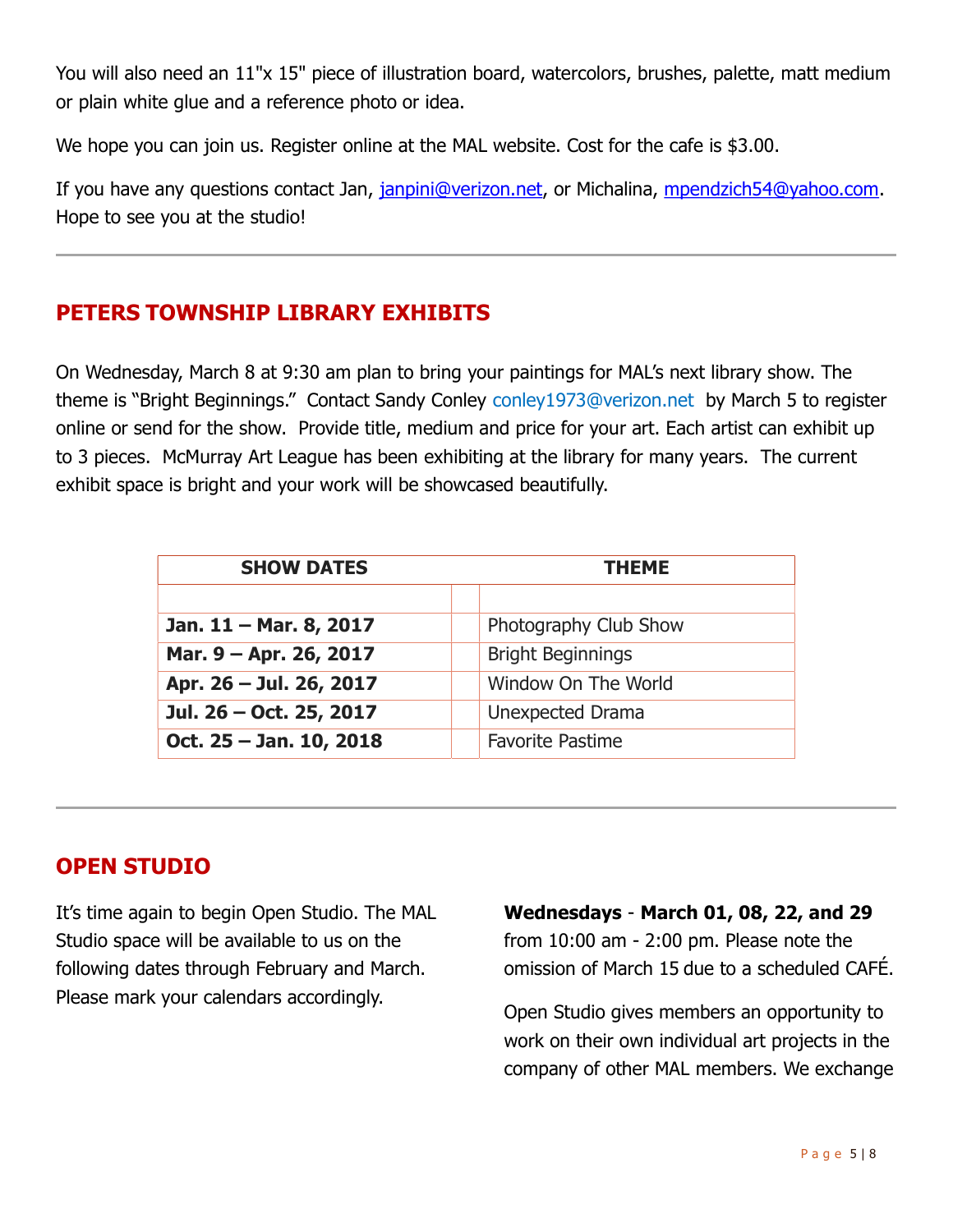ideas, offer tips on technique, discuss new art products, encourage one another and if requested, give friendly critique.

Put Open Studio on your calendars and come join us! It's fun and a great opportunity to

meet, paint and share with other art league members.

Fee of \$3 goes toward MAL expenses. Don't forget to bring your lunch!

## NEWS FROM OTHER LEAGUES

#### PITTSBURGH PASTEL ARTISTS LEAGUE

The group is having a juried show at the Artsmiths of Pittsburgh Gallery on McFarland Rd. in Mt. Lebanon next to Atria's. The reception will be on Palm Sunday, April 9, 2017 from  $2 - 5$  pm with catered refreshments.

#### PITTSBURGH WATERCOLOR SOCIETY

Screening for new members will be March 12, 2017 at 2 pm in the Chapel Room of Sixth Presbyterian Church, 1688 Murray Ave., Pittsburgh, PA 15217. Prospective members should go on website for registration. Plan to have three pieces of watercolor art that show consistency of style.

### PITTSBURGH SOCIETY OF ARTISTS

(PSA) was founded in May, 1965. With more than 400 members, whose work represents all visual-arts media, the PSA is the largest guild of the Pittsburgh Center for the Arts.

In 2015, PSA marked its 50th year dedicated to providing its members with opportunities to exhibit their art, both in the Pittsburgh area and beyond southwestern Pennsylvania.

In addition to providing exhibition opportunities, the Society, since its inception, has been dedicated to encouraging creative thinking about the arts through public dialogue.

At PSAs general membership meetings, held twice a year, the guild engages speakers to explore some aspect of the arts. The general public has always been invited to these stimulating programs.

Any individual, eighteen years old or older, who lives within 150 miles of Pittsburgh may apply for membership by submitting three original pieces of art to a screening by the Board of Directors. Screenings are held in the spring and fall of each year. This year's Spring screening will be held on March 19, 2017. Bring three pieces of work that show consistency of style. Drop off is 12:30 pm to 1 pm; pick up is 3 pm to 4 pm at Pittsburgh Center for the Arts, 6330 Fifth Ave., Pittsburgh 15232.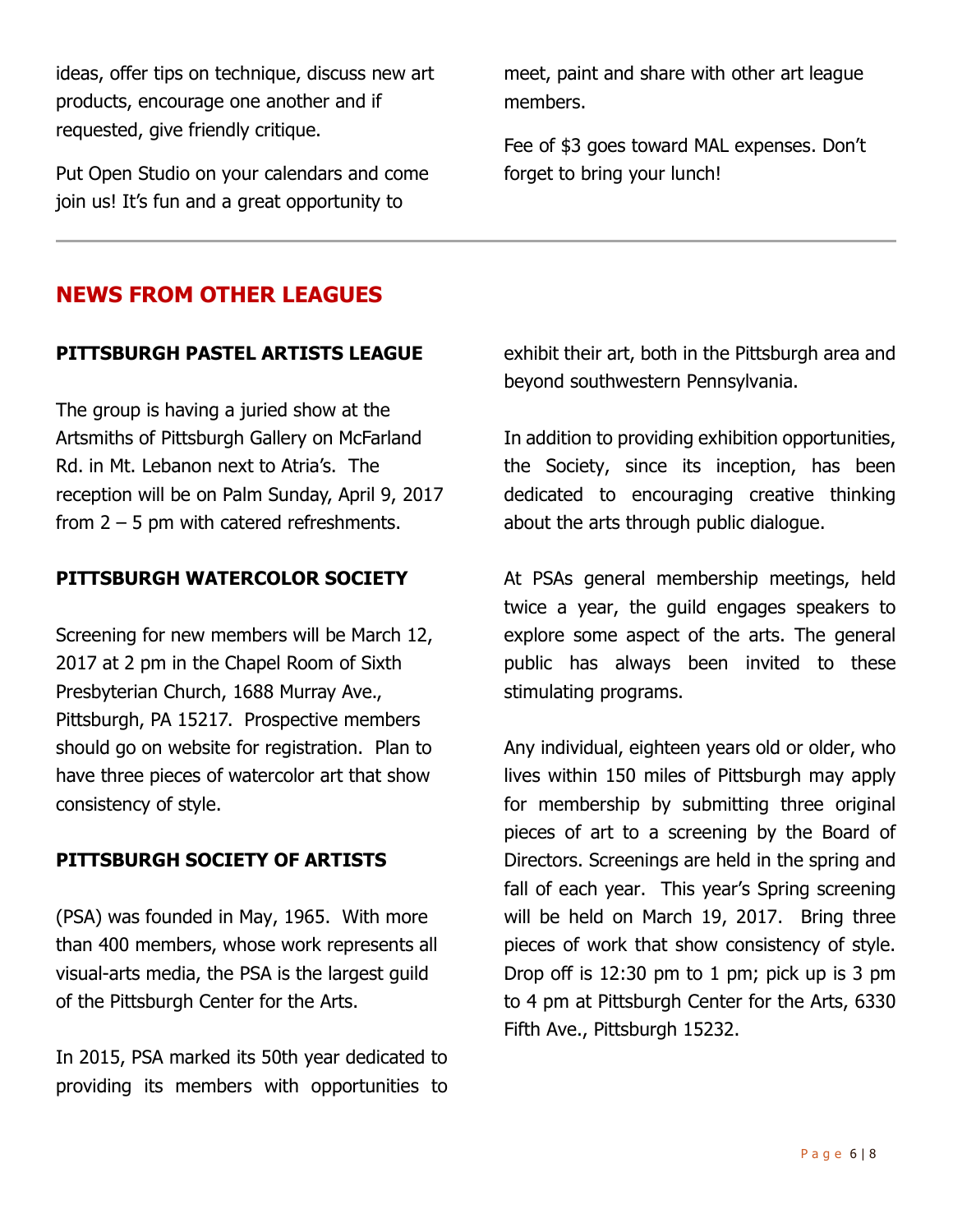## PHOTOGRAPHIC SECTION ACADEMY OF SCIENCE AND ART OF PITTSBURGH

Meetings are held on the second, third and fourth Tuesday of every month from September to May at 7:30 pm at the Mt. Lebanon Recreation Center. On Feb. 21 there will be a macro night where people may try their hands at taking close-ups photos. Feb. 28 will be digital night competition where members may enter some photos. Guests are welcome anytime to see what this group is about.

#### BETHEL PARK ART LEAGUE

The next meeting will be on March 2 at 12:30 pm at the Bethel Park Community Center with featured speaker Robert Daley. He has a BA in studio art from the University of Pittsburgh. Robert is best known for his portrait work including portraits of notables from the Church, Government and corporate world. He has been in business as an artist, teacher and gallery owner for over 35 years in Brookline. Visitors are welcome.

The league has an ongoing gallery wall at the community center.

# NOMINATIONS 2017-2018

It's time to get involved! For McMurray Art League to continue to provide artists with so many classes, workshops, and exhibition opportunities, MAL needs your support.

Consider becoming a nominee for one of the positions below that are still OPEN for next year. General elections will be held at the April Meeting.

- NEWSLETTER chairperson: OPEN
- Co Presidents: 1) Anne Trimble 2) **OPEN**
- Co Vice Presidents: 1) Carmen Di Giacomo 2) OPEN
- Hospitality: 1) Nancy Hokaj 2) OPEN
- Nominations Committee: for 2018- 2019 1) OPEN 2) OPEN
- Fall Show Chairs: 1) OPEN 2) OPEN

Responsibilities for each position are described in the McMurray Art League Directory. Contact Leslie Baldwin at 412-720-7380 or lesbld@verizon.net or Anne Trimble at 412- 343-0489.